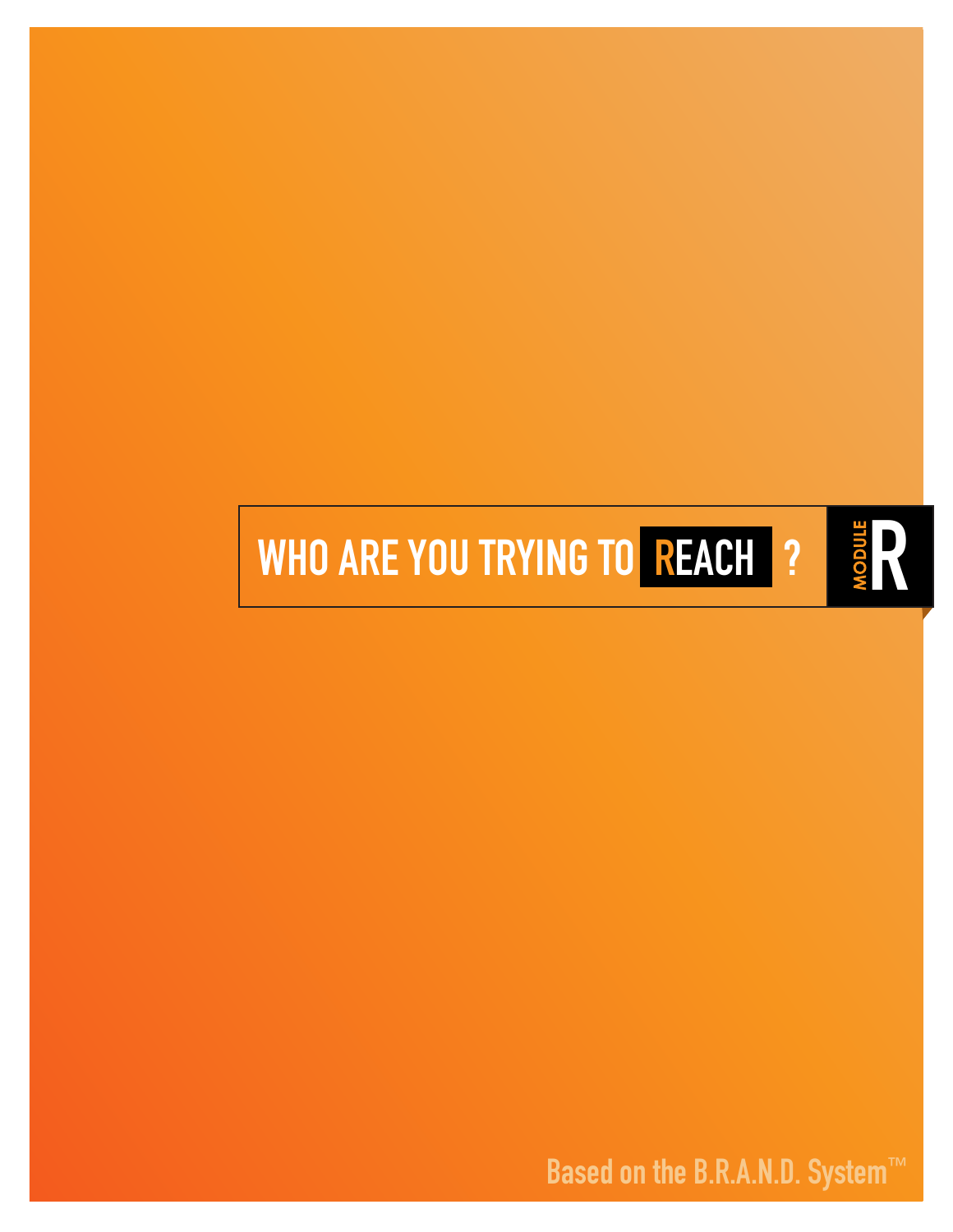# GET B.R.A.N.D.

| <b>The WHY Exercise</b>                             | <b>THEREFORE, HE/SHE</b> |
|-----------------------------------------------------|--------------------------|
| <b>BEING PART OF</b><br><b>NAME OF YOUR COMPANY</b> | <b>MAY BE DRIVEN BY</b>  |
| <b>IS IMPORTANT TO MY EMPLOYEE BECAUSE</b>          |                          |
|                                                     |                          |
| <b>AND</b>                                          |                          |
| <b>IS IMPORTANT TO HIM/HER BECAUSE</b>              |                          |
|                                                     |                          |
| <b>AND</b>                                          |                          |
| <b>IS IMPORTANT TO HIM/HER BECAUSE</b>              |                          |
|                                                     |                          |
| <b>AND</b>                                          |                          |
| <b>IS IMPORTANT TO HIM/HER BECAUSE</b>              |                          |
|                                                     |                          |
| AND                                                 |                          |
| <b>IS IMPORTANT TO HIM/HER BECAUSE</b>              |                          |
|                                                     |                          |
| Which of these needs can be met by your company?    |                          |
| Are these values important to your company?         |                          |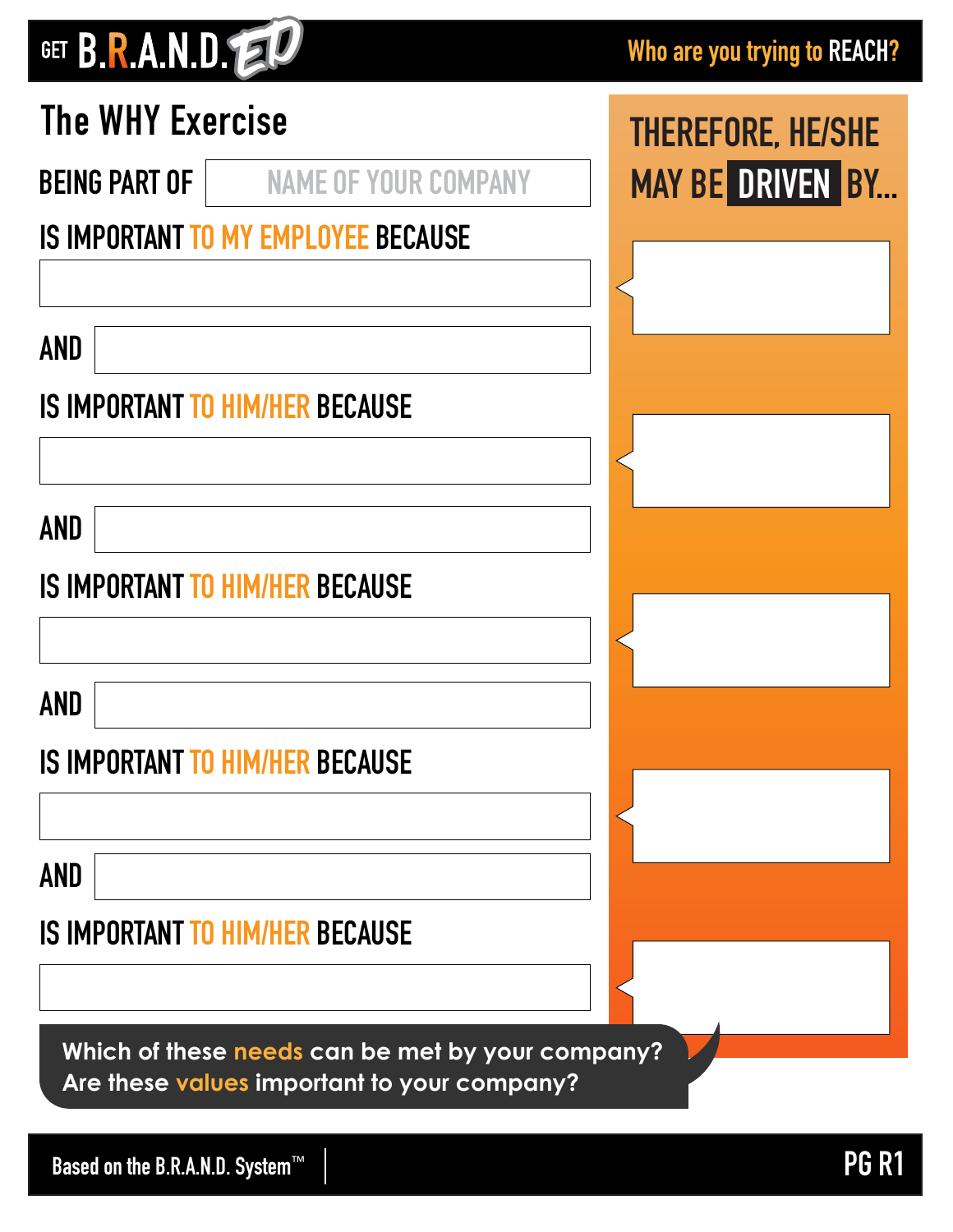### GET B.R.A.N.D.

**THEREFORE, HE/SHE**

**MAY BE DRIVEN BY...** 

### **The WHY Exercise**

|  |  | <b>YOUR "GOOD MATTRESS"</b> |
|--|--|-----------------------------|
|--|--|-----------------------------|

#### **IS IMPORTANT TO MY CUSTOMER BECAUSE**

**AND**

#### **IS IMPORTANT TO HIM/HER BECAUSE**

**AND**

#### **IS IMPORTANT TO HIM/HER BECAUSE**

**AND**

#### **IS IMPORTANT TO HIM/HER BECAUSE**

**AND**

#### **IS IMPORTANT TO HIM/HER BECAUSE**

**Which of these align with what your company values?**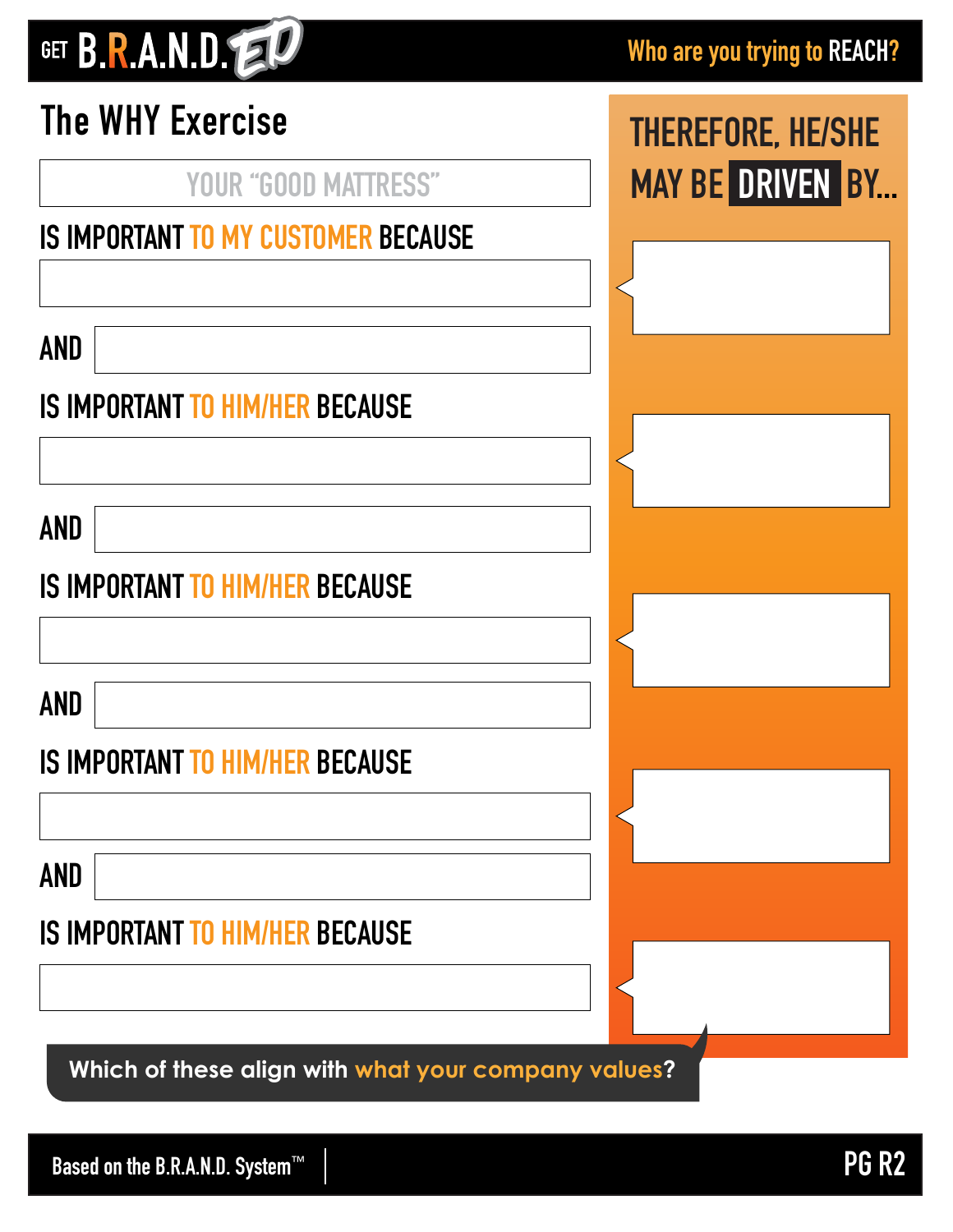





**How can you inspire your employees to view their job as more than just a promised paycheck?**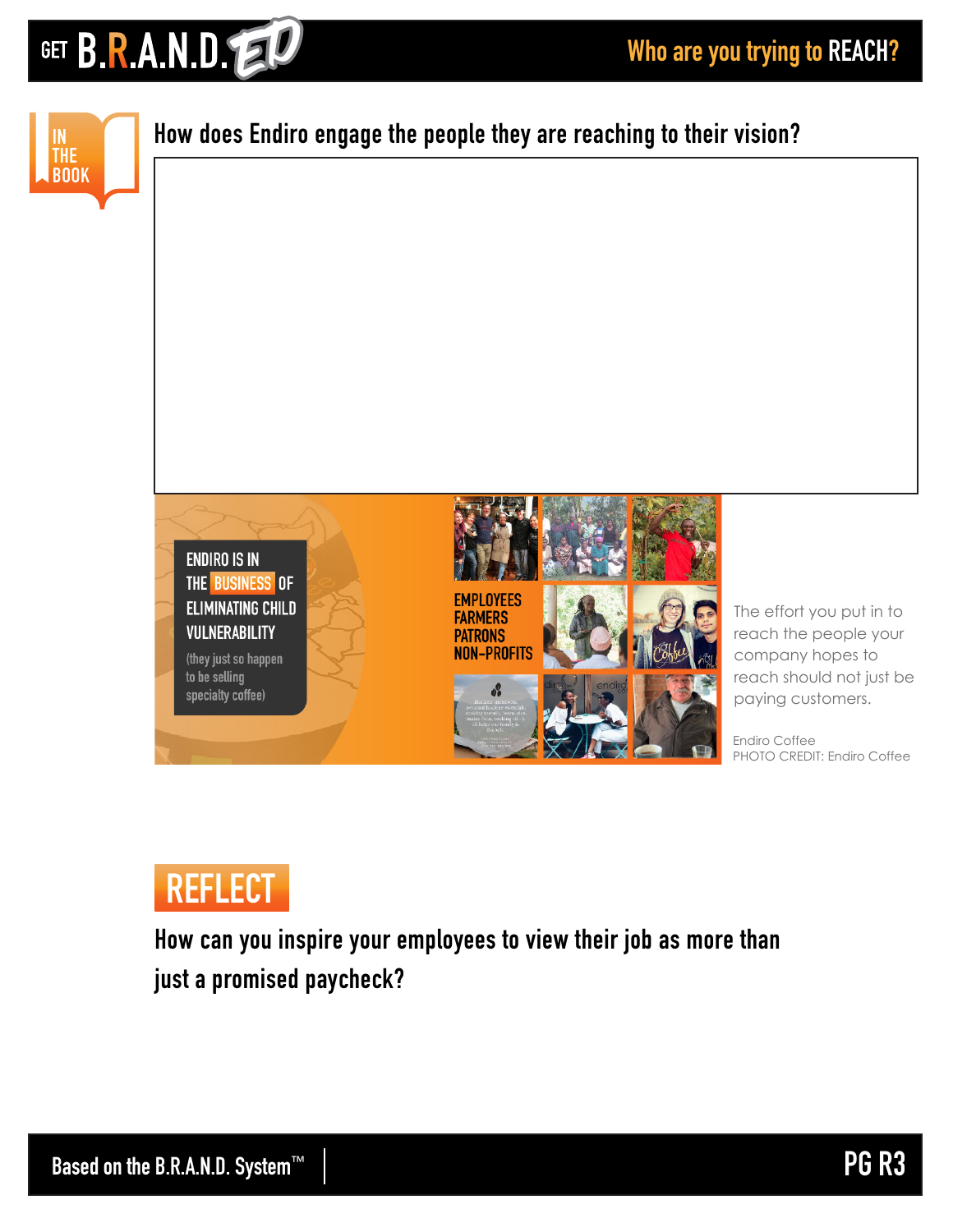## **The WHY Exercise**

# **BEING PART OF**

**NAME OF COMPANY**

#### **IS IMPORTANT ME BECAUSE**

**AND**

#### **IS IMPORTANT TO ME BECAUSE**

**AND**

#### **IS IMPORTANT TO ME BECAUSE**

**AND**

#### **IS IMPORTANT TO ME BECAUSE**

**AND**

#### **IS IMPORTANT TO ME BECAUSE**

**THEREFORE, I MAY BE DRIVEN BY...**

**EMPLOYEE TEMPLATE**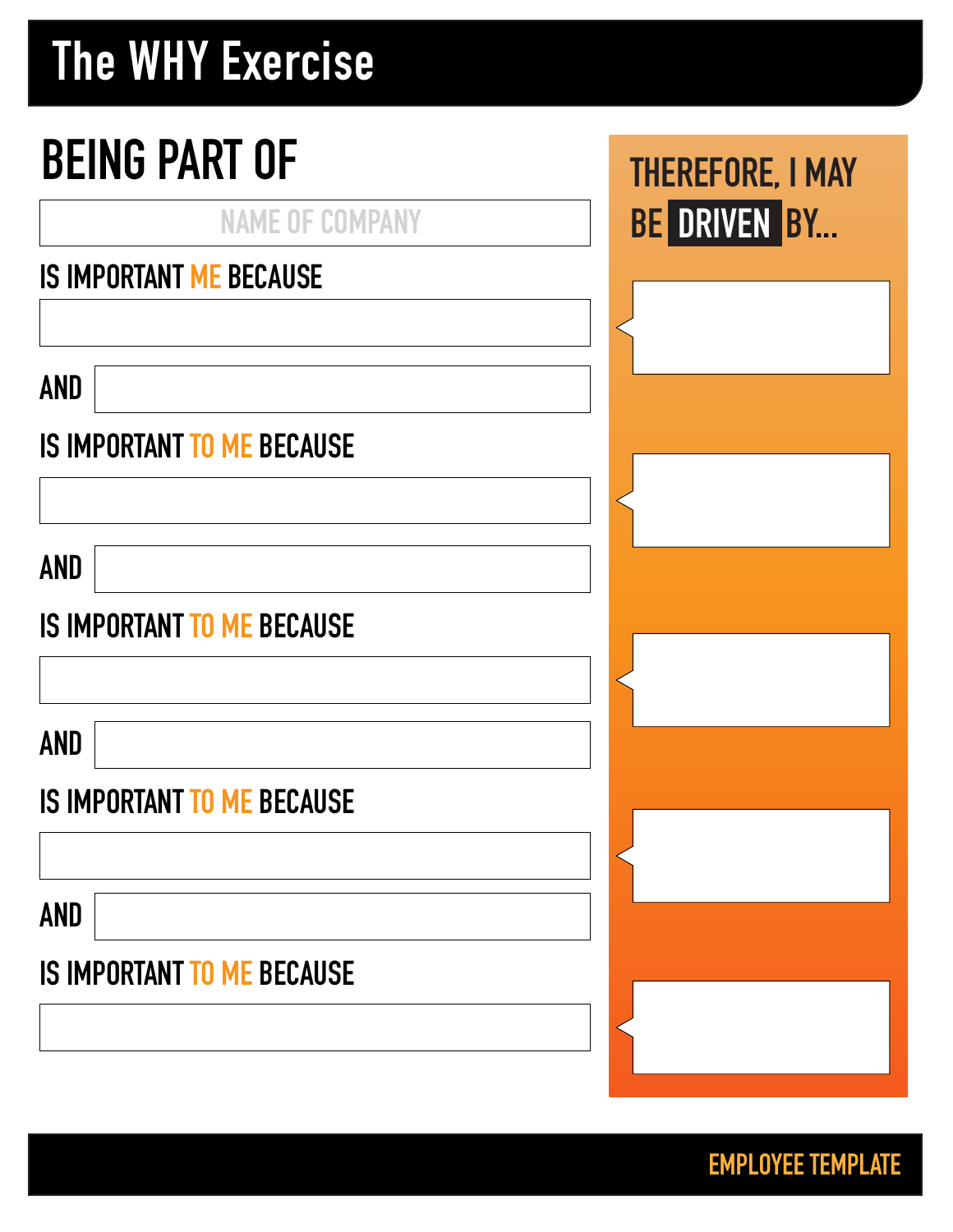## **The WHY Exercise**

#### **YOUR "GOOD MATTRESS"**

#### **IS IMPORTANT TO THIS CUSTOMER BECAUSE**

Use each sheet for a specific customer profile *(eg. stay-at-home mom aged 30-35 with 1-2 kids)*

**AND**

#### **IS IMPORTANT TO HIM/HER BECAUSE**

**AND**

#### **IS IMPORTANT TO HIM/HER BECAUSE**

**AND**

#### **IS IMPORTANT TO HIM/HER BECAUSE**

**AND**

#### **IS IMPORTANT TO HIM/HER BECAUSE**

### **THEREFORE, HE/SHE MAY BE DRIVEN BY...**

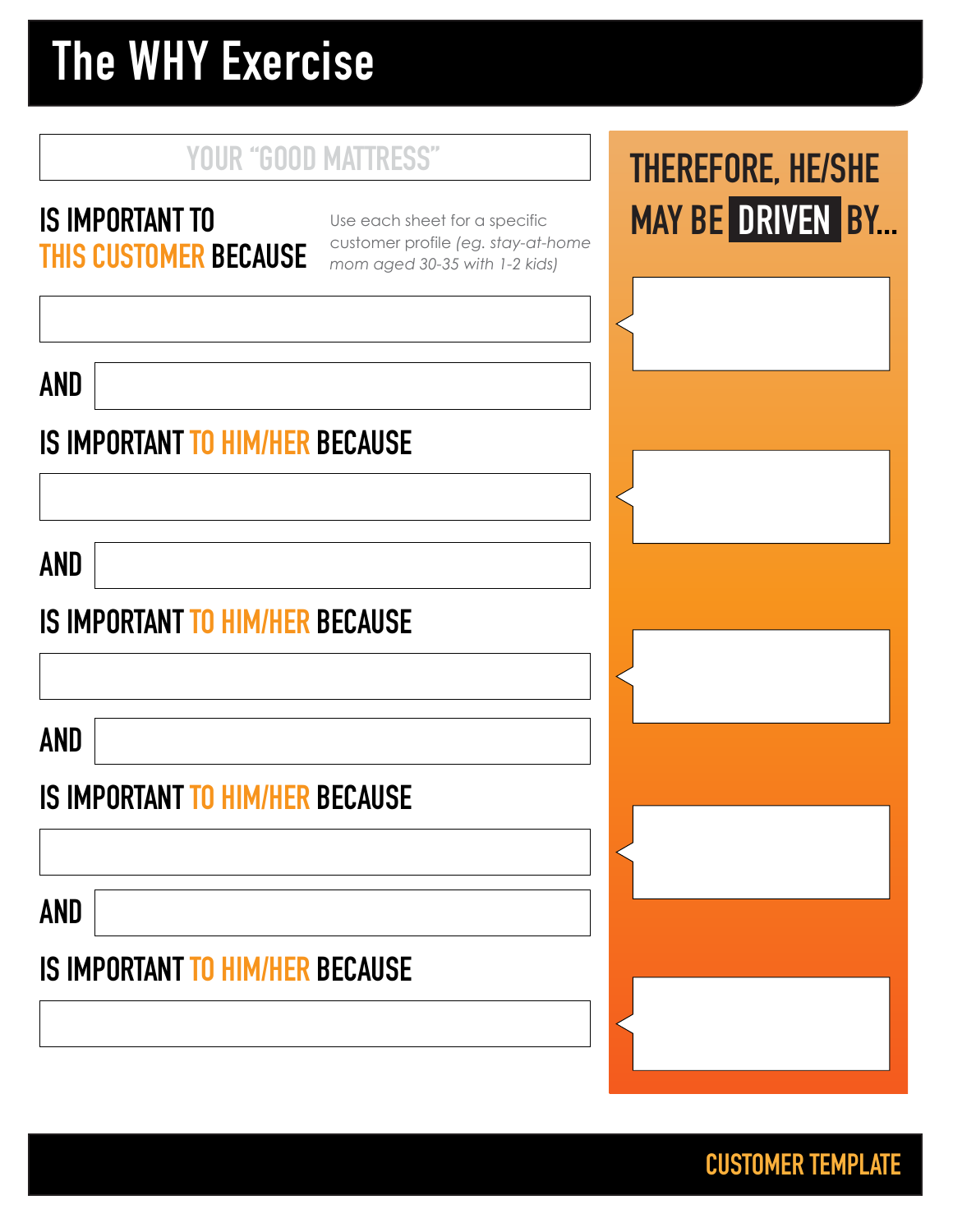**Based on the B.R.A.N.D. System™**

# **WHAT IS YOUR NICHE IN THE MARKET?**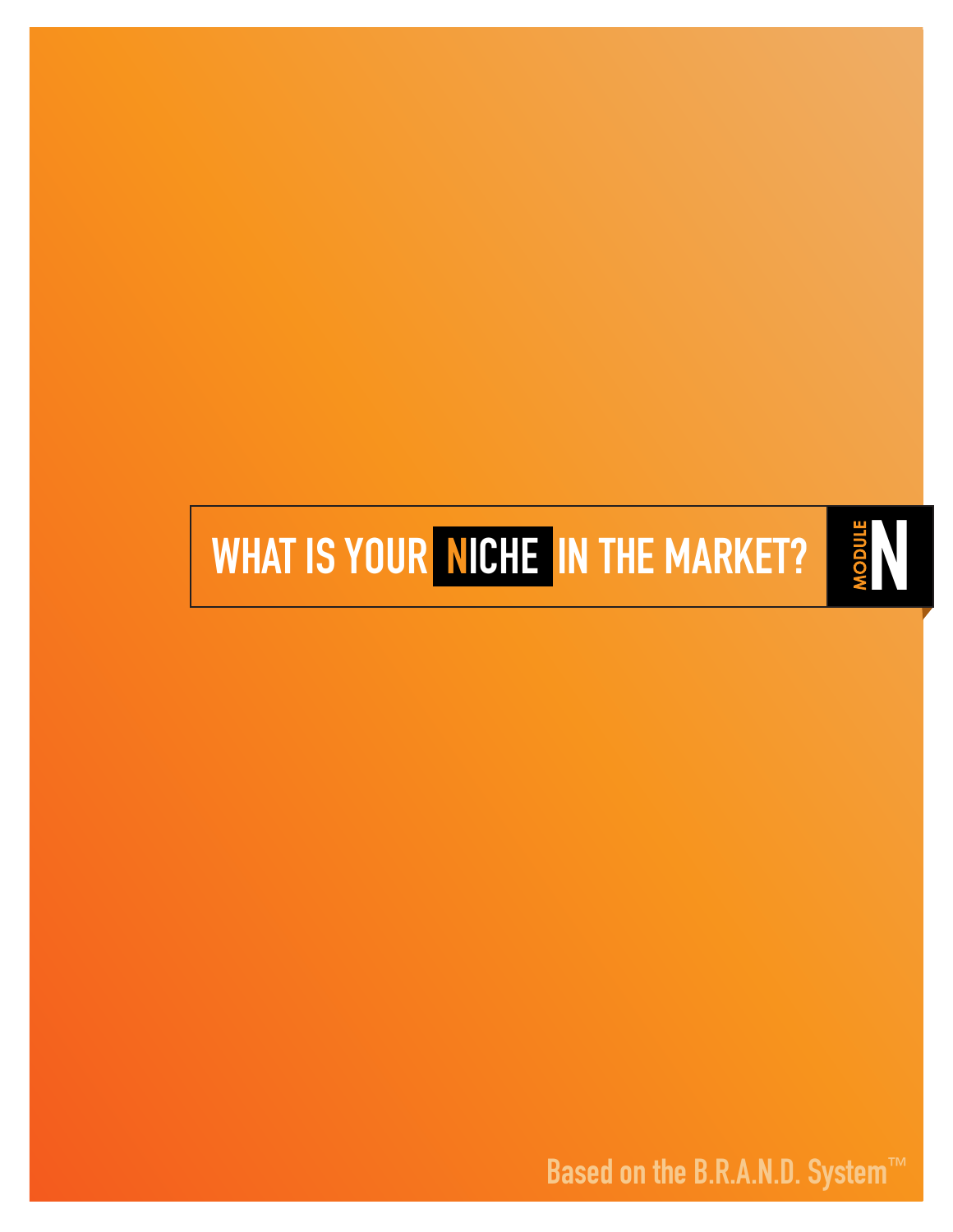### GET B.R.A.N.D. EV